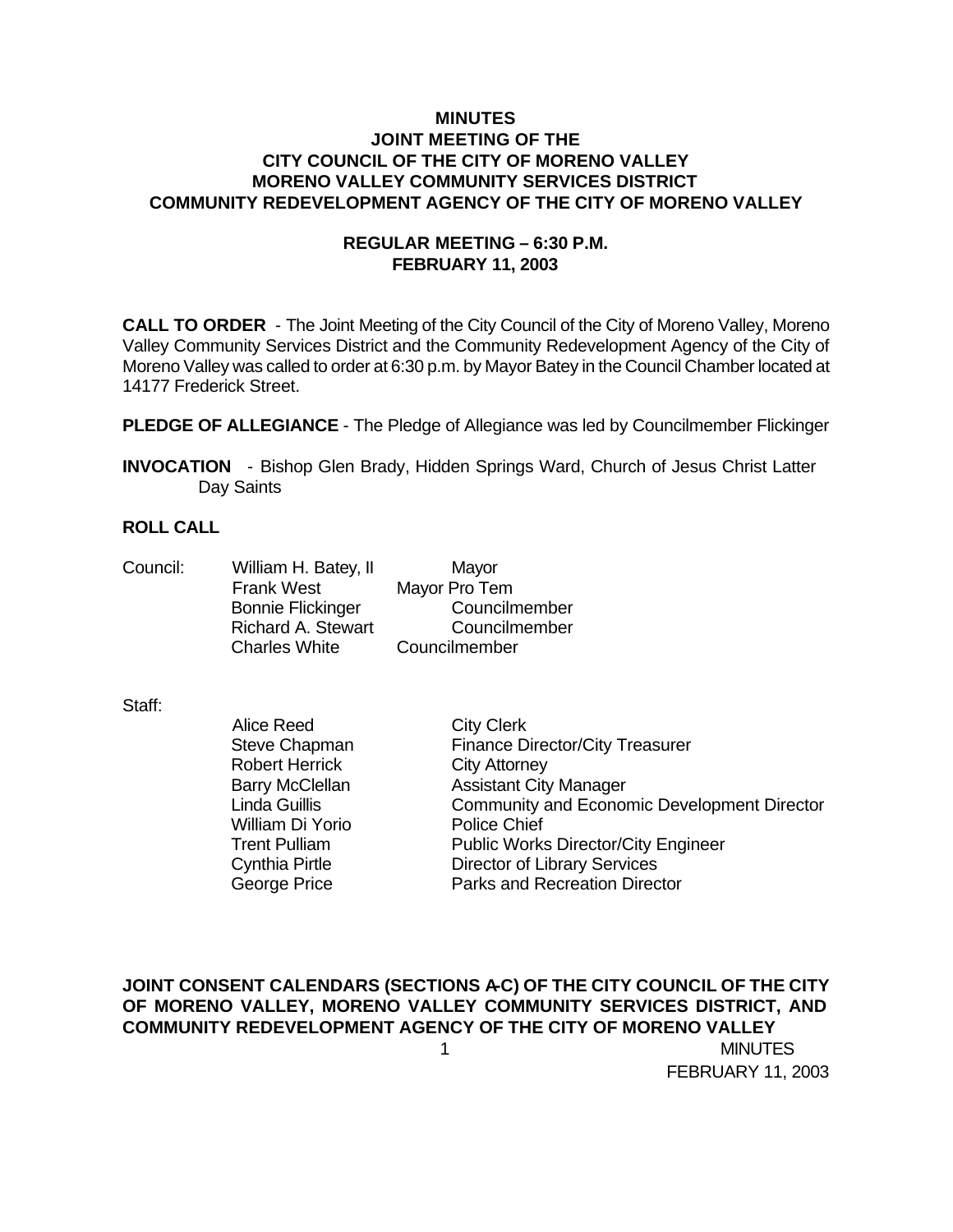Mayor Batey opened the agenda items for the Consent Calendars for public comments; there being none, public comments were closed.

Councilmember Flickinger made a motion, seconded by Mayor Pro Tem West to approve the Consent Calendars in their entireties. Motion carried. Roll call vote.

## **A. CONSENT CALENDAR** - **CITY COUNCIL**

- A1. ORDINANCES FIRST READING BY TITLE ONLY Waived reading of all Ordinance Introductions and read by title only.
- A2. MINUTES SPECIAL MEETING OF JANUARY 7, 2003 Approved as submitted.
- A3. MINUTES REGULAR MEETING OF JANUARY 14, 2003 Approved as submitted.
- A4. MINUTES REGULAR MEETING OF JANUARY 28, 2003 Approved as submitted.
- A5. AUTHORIZATION TO AWARD THE CONSTRUCTION CONTRACT FOR THE TRAFFIC SIGNAL AT KITCHING ST. AND KRAMERIA AVE., PROJECT NO. 02- 12566921

Awarded the construction contract for the Traffic Signal at Kitching Street and Krameria Avenue to Holland-Lowe Construction, Inc., 427 South Pershing Avenue, San Bernardino, California 92408, the lowest responsible bidder; authorized the Mayor to execute a contract with Holland-Lowe Construction, Inc.; authorized the issuance of a Purchase Order for Holland-Lowe Construction, Inc. in the amount of \$253,414.70 (the bid amount plus 10% contingency) when the contract has been signed by all parties (Account No. 125.66921) and authorized the Finance Director to transfer \$150,000 of unencumbered Measure "A" Funds from the Pigeon Pass Road Rehabilitation project (Account No. 125.67021) into the Traffic Signal at Kitching Street and Krameria Avenue project (Account No. 125.66921).

- A6. APPROVAL OF QUARTERLY INVESTMENT REPORT QUARTER ENDED DECEMBER 31, 2002 Approved and accept the quarterly investment report, in compliance with California Government Code Section 53646.
- A7. APPROVAL OF FINAL MAP 30300 SINGLE FAMILY RESIDENTIAL PROJECT AND ACCEPT AGREEMENT & BONDS FOR PUBLIC RIGHT OF WAY IMPROVEMENTS - SOUTH SIDE OF KRAMERIA AVENUE, EAST OF LASSELLE STREET (BEAZER HOMES HOLDINGS CORPORATION) Approved Final Map 30300, authorized the City Clerk to sign the map and transmit said map to the County Recorder's Office for recordation; accepted the bonds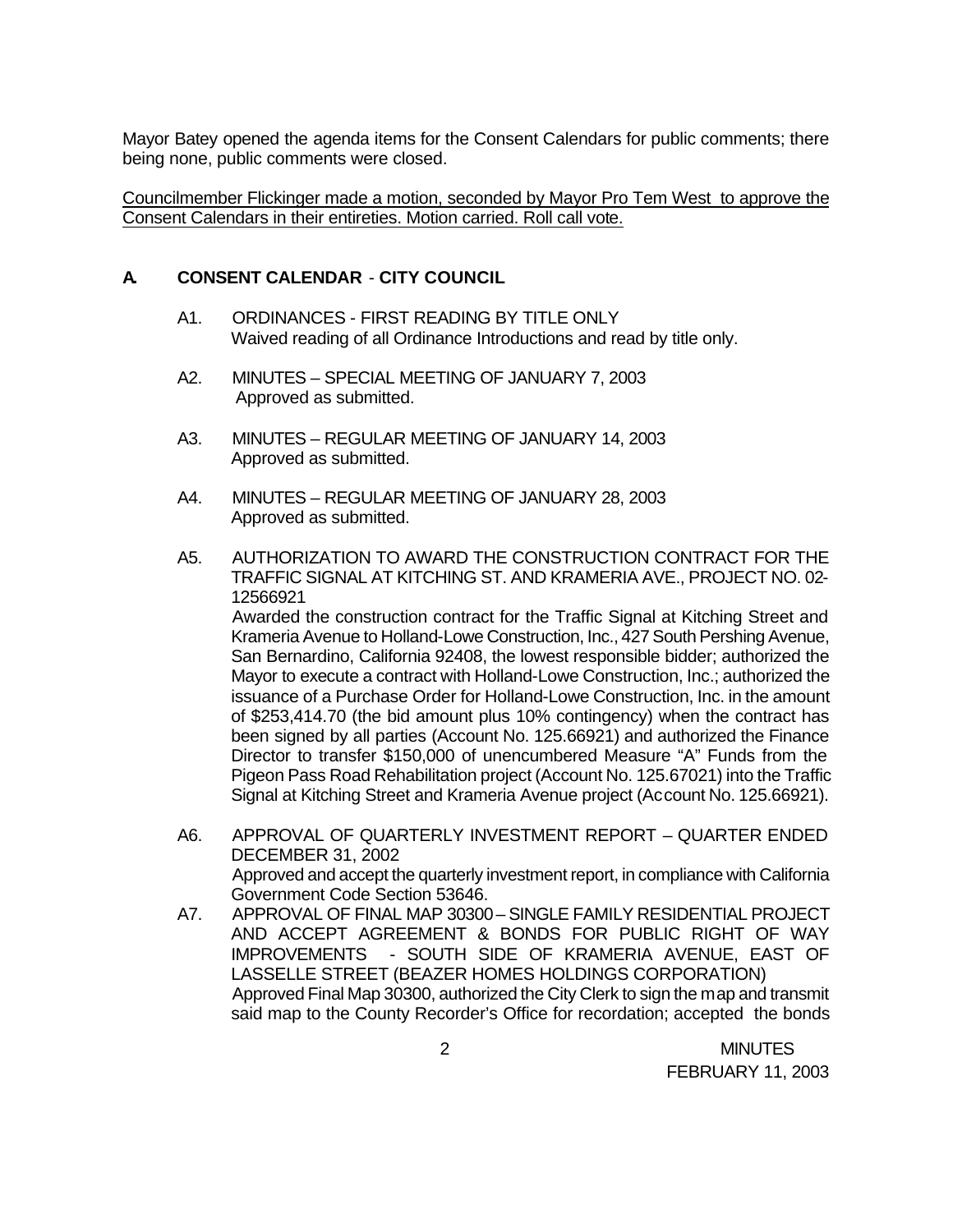and Agreement for Public Improvements; authorized the Mayor to execute the agreement; and directed the City Clerk to forward the signed agreement to the County Recorder's Office for recordation.

A8. APPROVAL OF AGREEMENT BETWEEN THE CITY OF MORENO VALLEY AND MVPJL, LLC Approved the agreement between the City of Moreno Valley and MVPJL, LLC; authorized the Mayor to execute the Agreement between the City of Moreno Valley and MVPJL, LLC; and directed the City Clerk to forward the signed agreement to the County Recorder's Office for recordation.

## **B. CONSENT CALENDAR** - **COMMUNITY SERVICES DISTRICT**

- B1. ORDINANCES FIRST READING BY TITLE ONLY Waived reading of all Ordinance Introductions and read by title only.
- B2. MINUTES REGULAR MEETING OF JANUARY 14, 2003 Approved as submitted.
- B3. MINUTES REGULAR MEETING OF JANUARY 28, 2003 Approved as submitted.

## **C. CONSENT CALENDAR** - **COMMUNITY REDEVELOPMENT AGENCY**

- C1. ORDINANCES FIRST READING BY TITLE ONLY Waived reading of all Ordinance Introductions and read by title only.
- C2. MINUTES REGULAR MEETING OF JANUARY 14, 2003 Approved as submitted.
- C3. MINUTES REGULAR MEETING OF JANUARY 28, 2003 Approved as submitted.

## **D. PUBLIC HEARINGS**

D1. PUBLIC HEARING FOR INCLUSION OF TENTATIVE TRACT 26901 (AND ALL AFFECTED PHASES) INTO THE COMMUNITY SERVICES DISTRICT ZONE B (RESIDENTIAL STREET LIGHTING) PROGRAM – NORTH OF TENNYSON ROAD BETWEEN GALLANT DRIVE AND CLARK STREET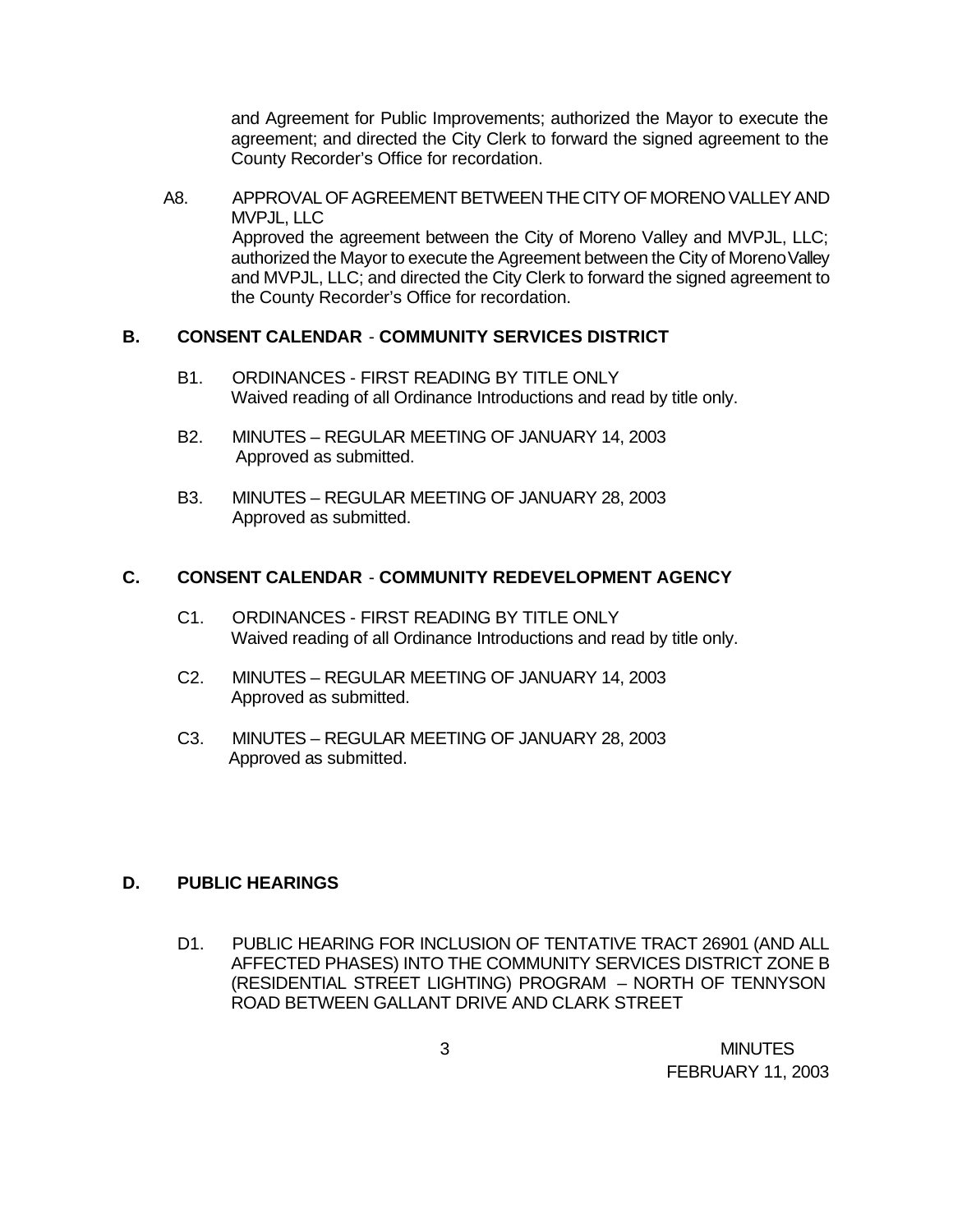President Batey opened the public testimony portion of the public hearing; there being none, public testimony was closed.

Boardmember White directed the Secretary to tabulate the mail ballots.

The Secretary announced the results as follows:

Tract 26901 – "Yes"

Boardmember White made a motion, seconded by Boardmember Stewart to accept the results of the mail ballot proceeding as identified on the Official Tally Sheet and Assessor Parcel Number (APN) listing. Motion carried 5-0. Roll call vote.

Boardmember White made a motion, seconded by Boardmember Stewart to receive and file with the City Clerk's Office the accepted Official Tally Sheet and APN listing and authorize and impose the CSD Zone B charge. Motion carried 5-0. Roll call vote.

D2. A PUBLIC HEARING ON THE PLANNING COMMISSION'S OCTOBER 24, 2002 APPROVAL RECOMMENDATION OF PA96-0087, A MUNICIPAL CODE AMENDMENT REGARDING LANDSCAPE REQUIREMENTS CITYWIDE, ORDINANCE NO. 616 (CONTINUED FROM JANUARY 14, 2003) (PUBLIC TESTIMONY PORTION CLOSED)

Mayor Batey opened the public testimony portion of the public hearing; there being none, public testimony was closed.

Councilmember Flickinger made a motion, seconded by Councilmember Stewart to recognize that the proposal qualifies as an exemption pursuant to the California Environmental Quality Act (CEQA) Guidelines Section 15061; and to introduce Ordinance No. 616, as amended, correcting the clerical error showing Section 9.08.230 to correctly reflect Section 9.16.200 and to insert the word "non-turf" between "all" and "landscape" on Page 14, Section J. Motion carried 5-0. Roll call vote.

#### Ordinance No. 616

 An Ordinance of the City Council of the City of Moreno Valley, California, Amending Title 9 of the Moreno Valley Municipal Code by Amending Chapters 9.03, 9.04, 9.05, 9.07, 9.08, 9.09, 9.11, 9.13 and 9.16, Adding a New Chapter 9.17 Regarding Landscape Requirements; and Repealing Ordinance No. 247, "City of Moreno Valley Landscape Development Guidelines and Specifications"

## **E. ITEMS REMOVED FROM CONSENT CALENDARS FOR DISCUSSION OR SEPARATE ACTION - NONE**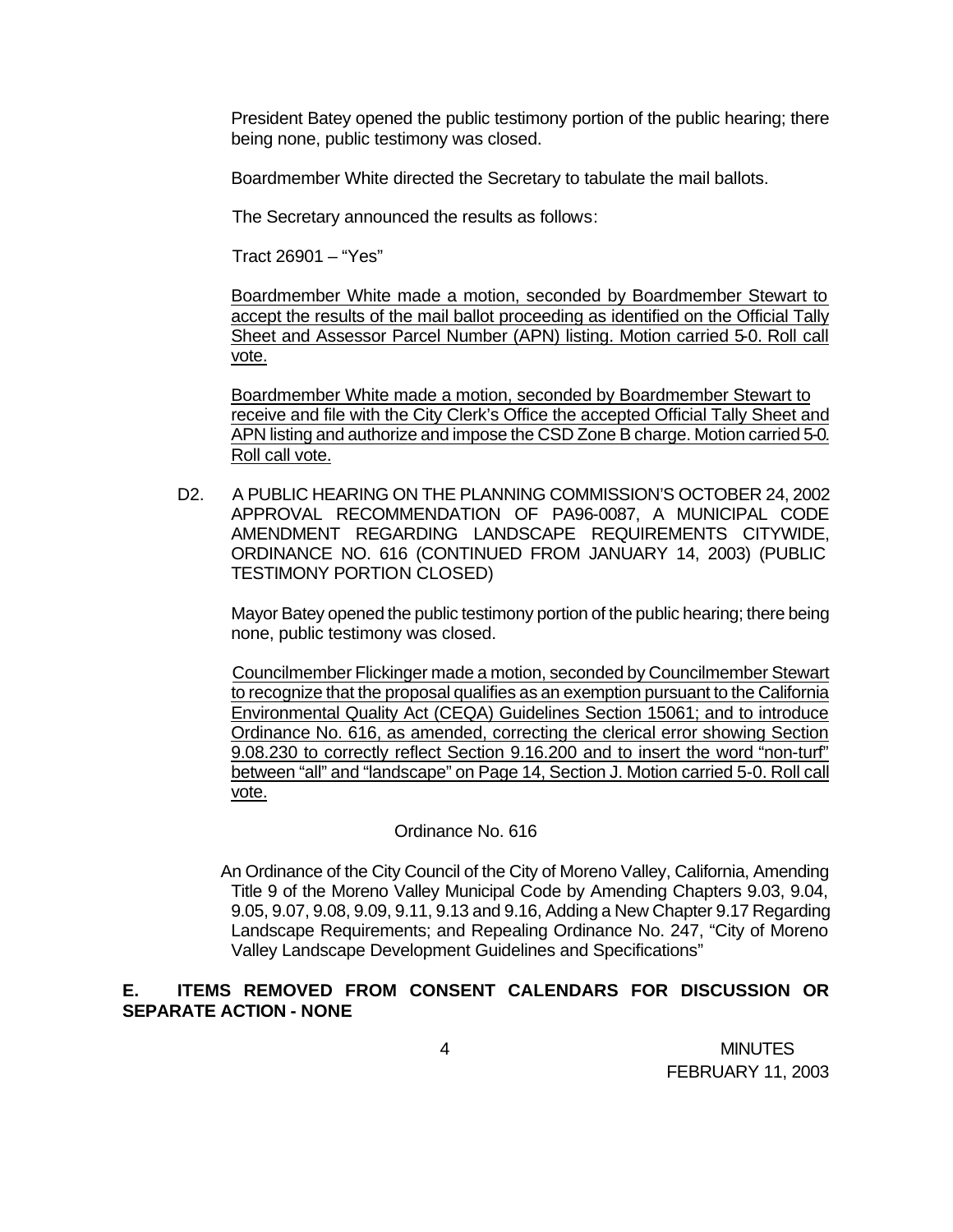### **F. REPORTS**

F1. REPORT TO CONSIDER PUBLIC COMMENTS REGARDING TRACT 30233 MAIL BALLOT PROCEEDING FOR COMMUNITY SERVICES DISTRICT ZONE B (RESIDENTIAL STREET LIGHTING) – SOUTH OF JOHN F. KENNEDY DRIVE BETWEEN CHAMPIONSHIP DRIVE AND CACTUS AVENUE

President Batey opened the agenda item for public comments; there being none, public comments were closed.

Boardmember White made a motion, seconded by Boardmember Stewart to receive and file. Motion carried unanimously.

F2. REPORT TO CONSIDER PUBLIC COMMENTS REGARDING TRACT 30232 MAIL BALLOT PROCEEDING FOR COMMUNITY SERVICES DISTRICT ZONE B (RESIDENTIAL STREET LIGHTING) – SOUTH OF CACTUS AVENUE/JOHN F. KENNEDY DRIVE AND EAST OF CHAMPIONSHIP DRIVE

President Batey opened the agenda item for public comments; there being none, public comments were closed.

Boardmember White made a motion, seconded by Boardmember Stewart to receive and file. Motion carried unanimously.

F3. 2003 COUNCIL COMMITTEE PARTICIPATION APPOINTMENTS

Mayor Batey opened the agenda item for public comments; there being none, public comments were closed

Mayor Batey made a motion, seconded by Councilmember Flickinger to approve appointments to the various committees as recommended in the 2003 Council Committee Participation list as submitted by Mayor Batey. Motion carried 4-1, Councilmember White abstaining.

F4. POWERPOINT PRESENTATION – 5 YEAR PLAN – PUBLIC WORKS/CAPITAL PROJECTS

Mayor Batey opened the agenda item for public comments; which were received from Pete Bleckert.

F5. LEGISLATIVE UPDATE (Report of: Assistant City Manager) Recommendation: Receive and file the Legislative Status Report and adopt a "support" position on ABX1 4 (Wesson).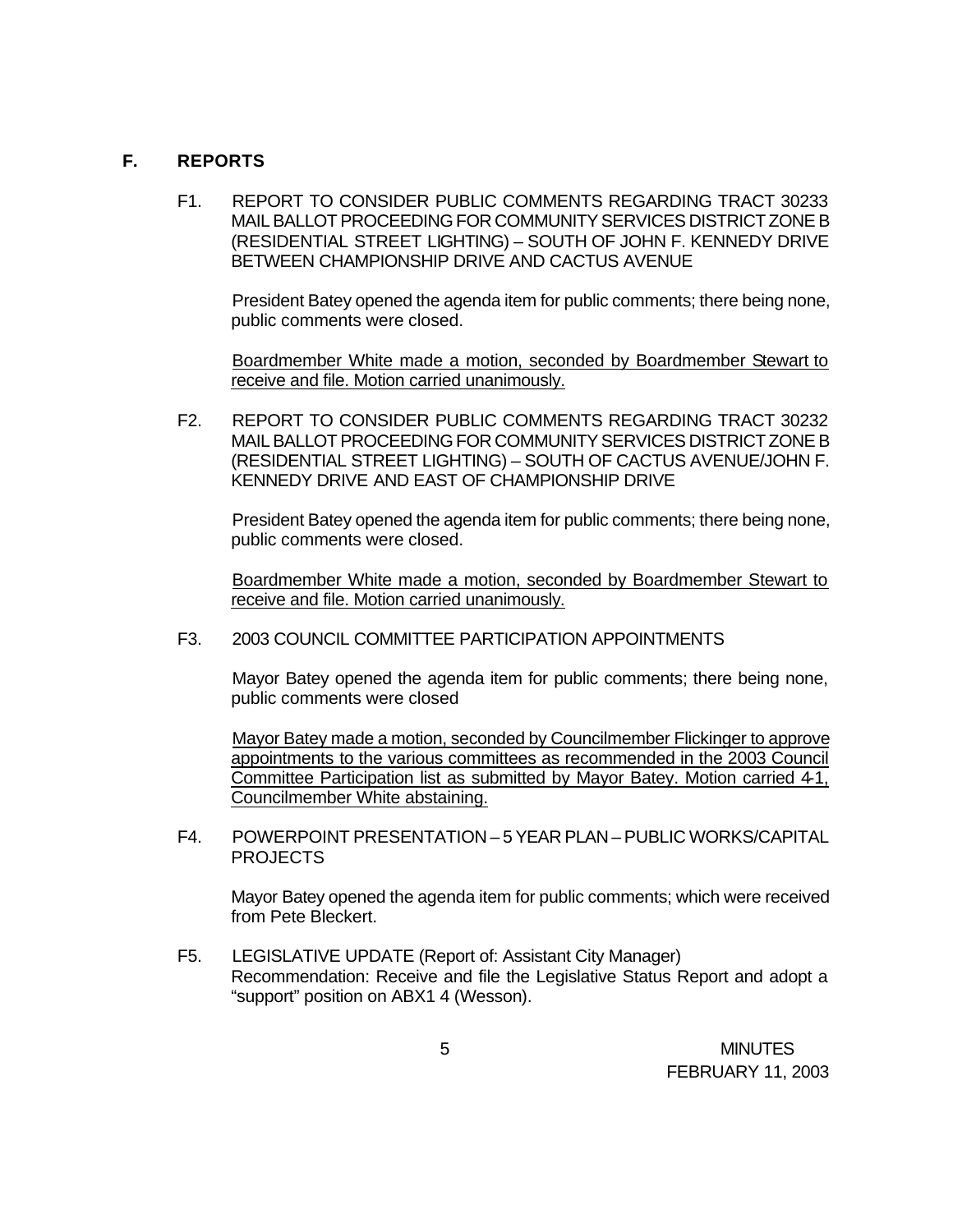Mayor Batey opened the agenda item for public comments; there being none, public comments were closed.

Received and filed by unanimous consent

F6. CITY MANAGER'S REPORT (Informational Oral Presentation – not for Council action)

#### **G. LEGISLATIVE ACTIONS**

ORDINANCES - 1ST READING AND INTRODUCTION - NONE

ORDINANCES - 2ND READING AND ADOPTION

G1. ADOPTION OF ORDINANCE NO. 618, AN ORDINANCE OF THE CITY COUNCIL OF THE CITY OF MORENO VALLEY, CALIFORNIA, AMENDING TITLE 2 OF THE MORENO VALLEY MUNICIPAL CODE BY REPEALING CHAPTER 2.60 REGARDING THE DESTRUCTION OF RECORDS, AND REENACTING CHAPTER 2.60, ESTABLISHING A RECORDS MANAGEMENT PROGRAM (RECEIVED FIRST READING AND INTRODUCTION JANUARY 28, 2003 ON A 5- 0 VOTE)

Mayor Batey opened the agenda item for public comments; there being none, public comments were closed

Councilmember White made a motion, seconded by Councilmember Flickinger to adopt Ordinance No. 618. Motion carried 5-0. Roll call vote.

#### Ordinance No. 618

An Ordinance of the City Council of the City of Moreno Valley, California, Amending Title 2 of the Moreno Valley Municipal Code by Repealing Chapter 2.60 Regarding the Destruction of Records, and Reenacting Chapter 2.60, Establishing a Records Management Program

ORDINANCES - URGENCY ORDINANCES – NONE

RESOLUTIONS – NONE

PUBLIC COMMENTS **ON ANY SUBJECT NOT ON THE AGENDA** UNDER THE JURISDICTION OF THE CITY COUNCIL ARE AS FOLLOWS: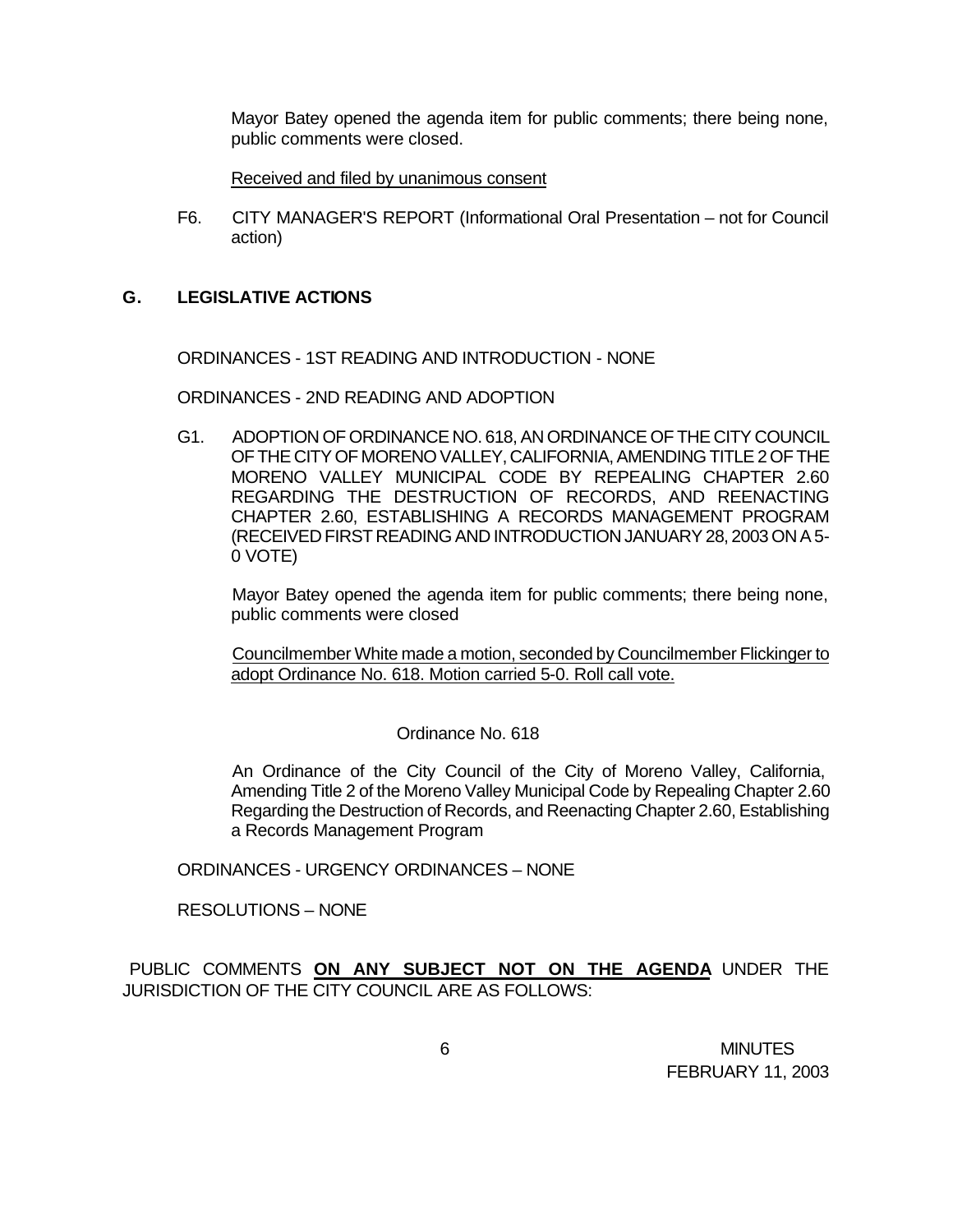#### Thomas David Rudolph – Address matter of record

1) Title 9

### Priscilla Banks – 13560 Searson Dr.

- 1) City's budget and spending
- 2) Library and Civic Center

## Melvin Wilcutt – Moreno Valley

- 1) Problems with POP Team
- 2) Problems with neighbors

## Debbie Adams – 24635 Huntley Dr.

1) Problems with Melvin Wilcutt in her neighborhood

## Edward Reid, Sr. – 24583 Sunny Ridge Dr.

1) Problems with Mr. Wilcutt in his neighborhood

## Joe Teague – 24342 Eucalyptus Ave.

1) Police Department response time

## Daryl Terrell – Address matter of record

1) Columbia tragedy

## Pete Bleckert – Address matter of record

- 1) VLF State Budget
- 2) Traffic signal at Hemlock and Perris

# Ray Hosman – Address matter of record

- 1) Taxation
- 2) Citizens for Responsible Government

### Kitty Runge – 11238 Fernview Pl.

- 1) Commended Sgt. Blair of the POP Team relating to problems with neighbor Mr. Wilcutt
- Otto Runge 11238 Fernview Pl.
- 1) Problems with neighbor Mr. Wilcutt
- V. Licerio Moreno Valley
- 1) Problems with neighbor Mr. Wilcutt

### David R. Luera – 16653 Whirlaway Circle

1) Carjacking incident and immediate police response time

# **CLOSING COMMENTS AND/OR REPORTS OF THE CITY COUNCIL, COMMUNITY SERVICES DISTRICT, OR COMMUNITY REDEVELOPMENT AGENCY**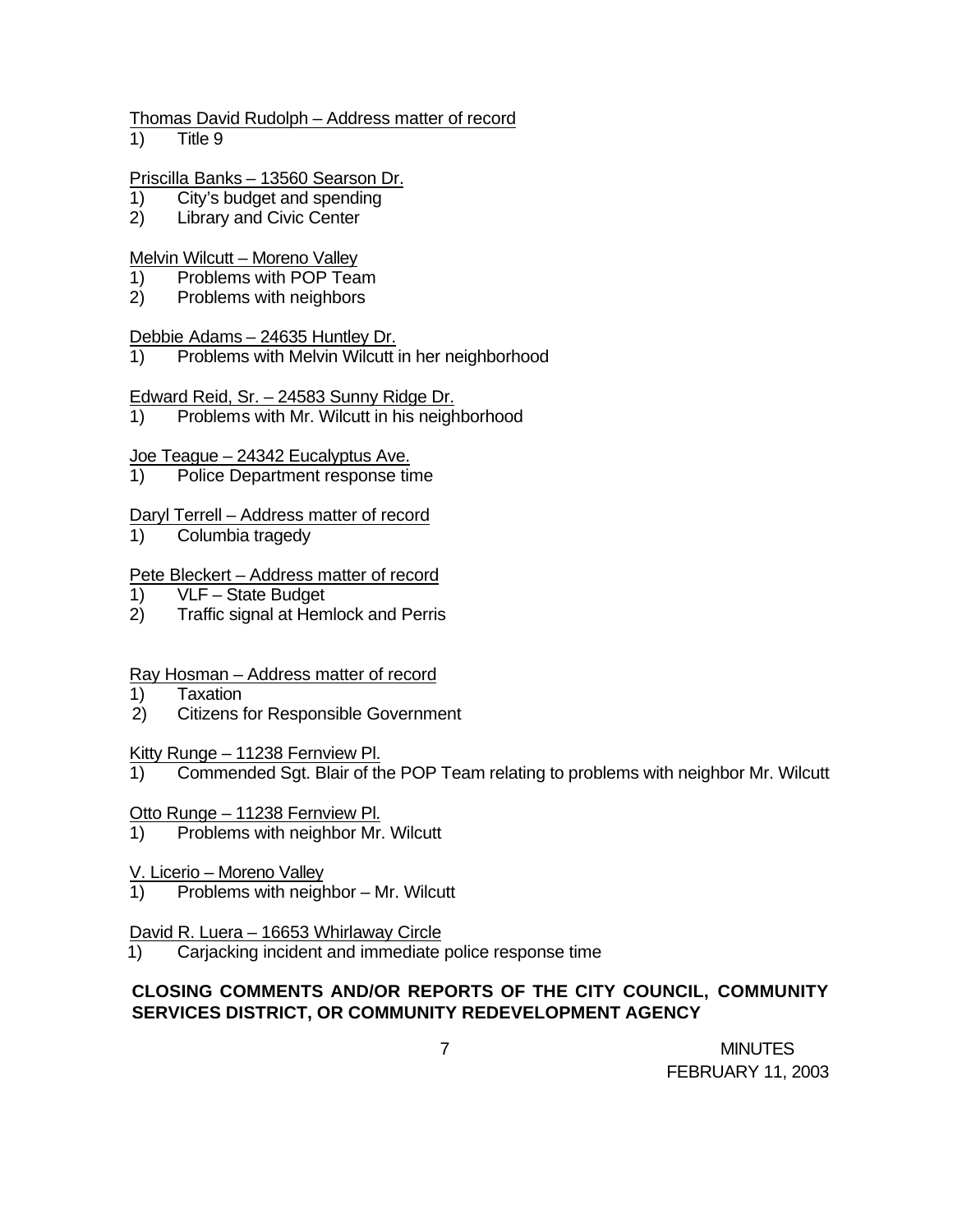Mayor Pro Tem West

- 1) Asked CEDD Director Guillis status of the developers who have submitted plans prior to TUMF deadline – CEDD Director Guillis responded that three developers are working presently with staff
- 2) Stated that the Police Department always prioritizes emergency issues over routine issues – protecting the citizens is their first priority

Councilmember Stewart

- 1) Stated that the Police Department response time is always timely if emergency status
- 2) Attended the "Centennial Celebration" at the Riverside Courthouse Supreme Court Justice Kennedy was the speaker and spoke of tolerance
- 3) Troops being deployed out of March Air Reserve Base the Community is supporting these troops by providing necessities – a donation can be made to the MARB Canteen for these items
- 4) Vicious Dog Ordinance will be going to the Council on the next Study Session agenda

Councilmember Flickinger

- 1) Confirmed effective date of TUMF Ordinance will be June 1st
- 2) Thanked neighbors who commended Sgt. Blair
- 3) Announced City and County's "Household Hazardous Waste Drop-Off", February 20-22 at the City Yard
- 4) Attended the Lowe's "Board Cutting"
- 5) Announced Aurora Modular's grand opening and Porvene Doors upcoming opening

Councilmember White

- 1) Announced "Clean-up" day on Dracaea on March  $15<sup>th</sup>$  starting at 7:00 a.m.
- 2) Invited public to come and review the City finances with him

#### Mayor Batey

- 1) Announced the Black History Parade was a great success
- 2) Attended Aurora's ribbon cutting ceremony and Lowe's opening
- 3) Porvene Doors opening Saturday
- 4) Attended "Community Days" sponsored by the Moreno Valley School District afforded an opportunity for public to provide input regarding the school system – will be holding another on March 8<sup>th</sup>

### **CLOSED SESSION**

**REPORT OF ACTION FROM CLOSED SESSION BY CITY ATTORNEY, IF ANY - NONE**